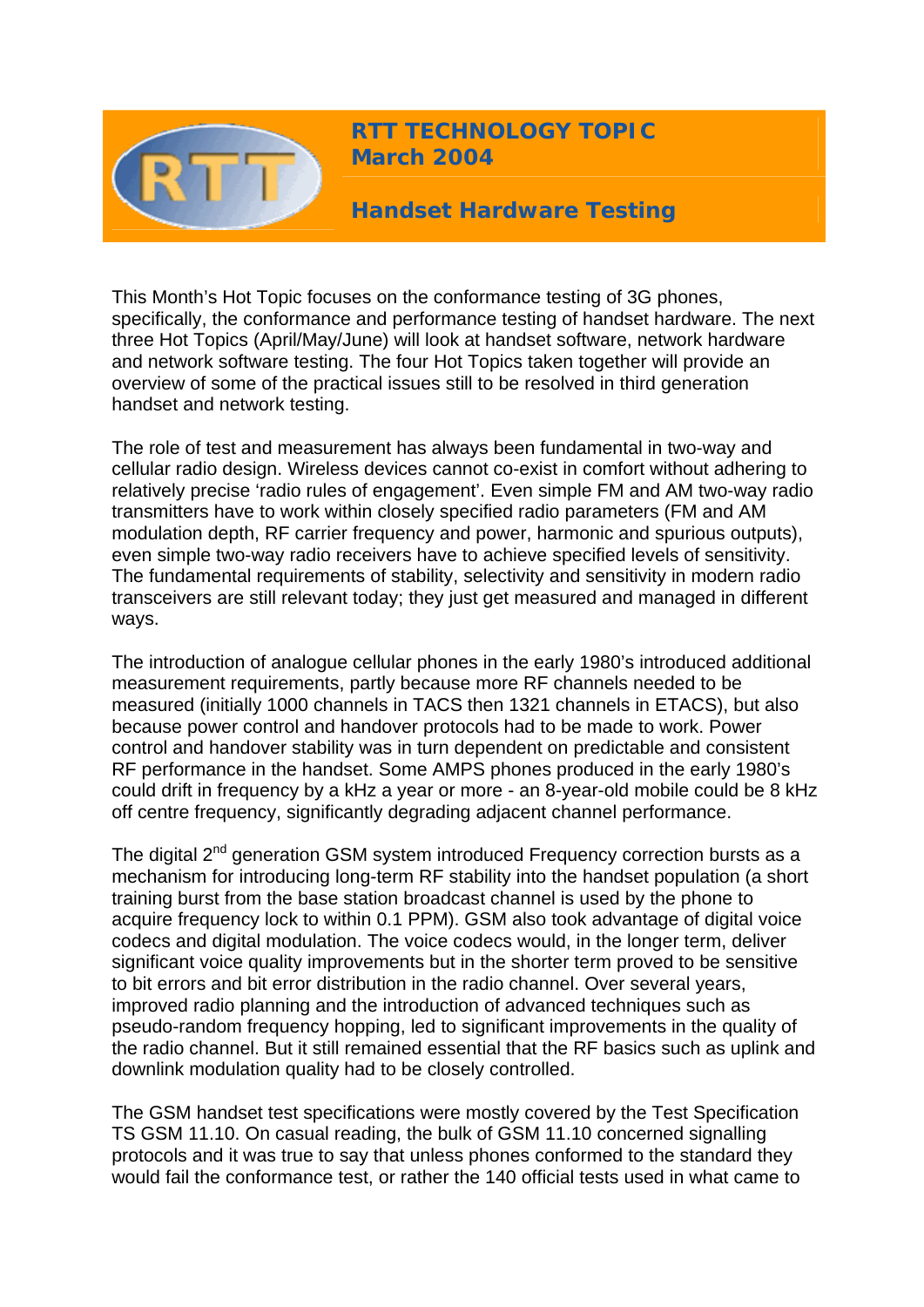be described as interim type approval. The signalling protocols covered synchronisation and registration, call set up, call maintenance and call clear down. Signalling protocols are essentially decision protocols based on the premise that if X occurs, Y should then occur within a specified time. The trick of course is to have some way of accurately establishing the value of X, which brings us back to handset hardware testing.

Successful GSM handover is dependent on the handset compiling a measurement report from its own serving base station and up to 5 adjacent cell sites. The handset has to be capable of accurately and continuously measuring RX level, RX quality and timing advance for reporting back to the network. The network then follows specific decision criteria to decide if and when a handover is necessary and it is up to the handset to execute the request. As networks become more and more congested and the radio environment ever more complex (e.g. hierarchical cell structures), the quality of the handover algorithm becomes an increasingly competitive weapon in the battle for network quality and performance. As such, it is only the 'second best' algorithms that get discussed in the committees, with leading companies keeping their best secrets to themselves. This task of 'Radio Resource Management' ensures that at any point in time each and every mobile on the network is on the correct cell. It is a never-ending task that gets more complex every year.

The practical point to make is that even if the rules of engagement are agreed, they only work if the hardware works. In GSM, early iteration handsets only just met the conformance specification for receiver sensitivity  $(-102$  dBm for a 1 in 10<sup>3</sup> bit error rate). Over the following 5 years, receiver sensitivity improved by an average of 1dB per year due to better components, better design and the performance benefits of volume production. By 1997, the average sensitivity of GSM handsets was –107dBm, 5 dB better than the conformance standard. The moral of the tale is that conformance standards establish a **minimum** performance benchmark. To be market competitive, handsets have to get progressively better year on year in terms of RF performance and it is this process which helps the networks to continue to improve.

So lets move on ten years to the introduction of UMTS handsets.

The initial focus has been on the stability of the standards rather than the stability of handset hardware. In December 1999, a 'frozen' version of W-CDMA Release 99 was published. But 'frozen' did not mean finished and in the four years since December 1999 there have been over 7000 non-editorial changes approved by the 3GPP standards committee. In order to accelerate the stability of R99 it is increasingly the case that any outstanding issues of omission or ambiguity within R99 are being deferred to future releases still open for this type of change. (Release 5 for testing and Release 6 for core requirements).

On casual reading, the RF and physical layer parts of the W-CDMA standard seem clearly defined, including the test procedures set out in 3GPP TS 34.121. But in practice it has proved advisable to measure some UE parameters more comprehensively than the standards suggest. An example would be measurement of the modulation error vectors and timing of the physical random access channel (PRACH). In R99 there are no tests specified for PRACH modulation quality and frequency error. This only assumed significance when it was discovered that some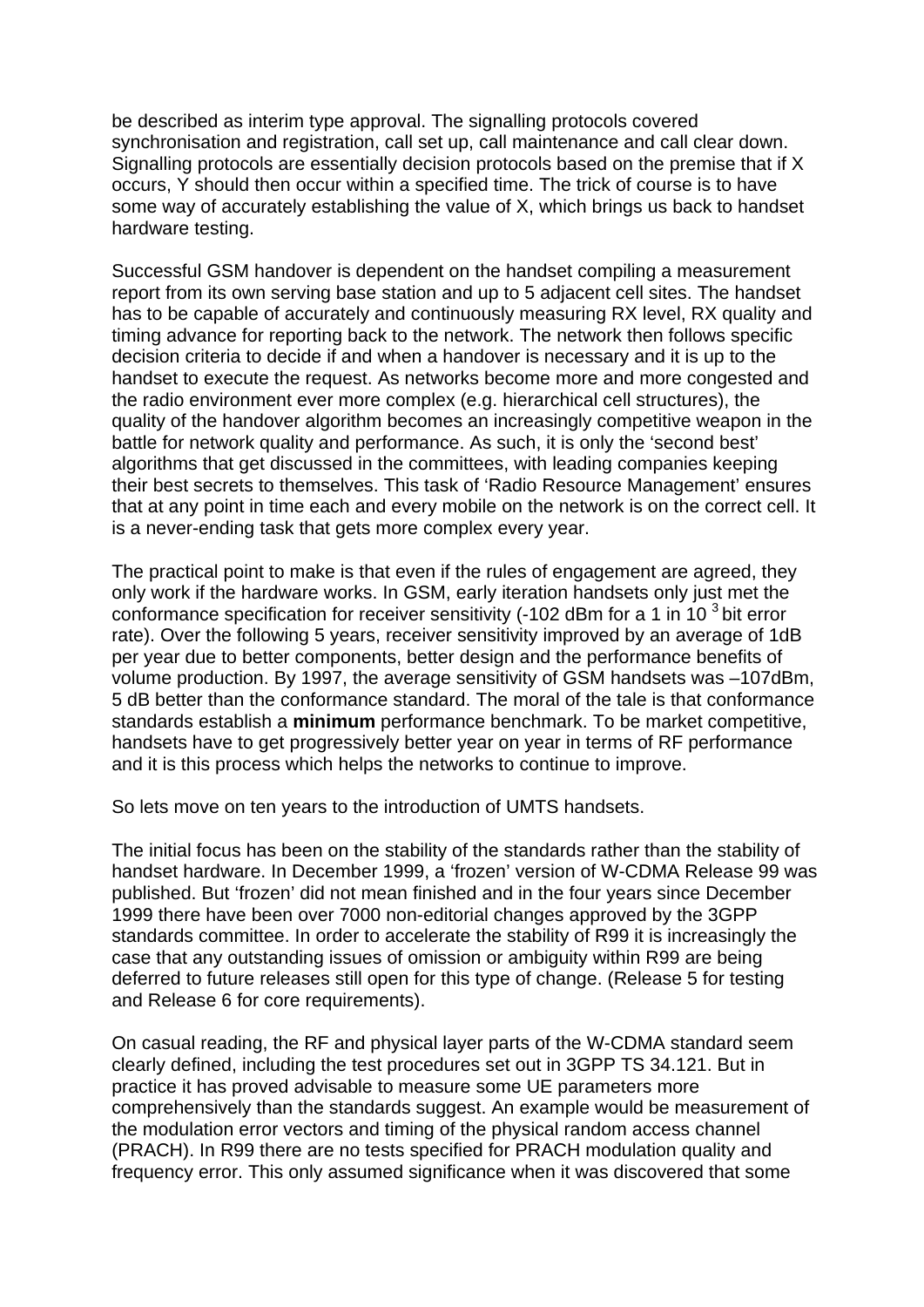prototype handsets would not reliably talk to all node B's. The reasons for this compatibility problem are many but at least one could be related to the frequency capture range of the node B's. The specified UE maximum frequency error is **.**1PPM but not all UEs meet this all the time, and some node B's are more tolerant of errors than others. Thus we can see the beginnings of inter-operability problems.

Other known problems with PRACH bursts include errors in the timing of the start or finish of the burst as well as inconsistent or incorrect access slot and signature usage. The tests that currently exist in 34.121 for R99 will either ignore or be agnostic towards many of these issues. But when it comes to real network deployment where the network parameters do not match the often benign configurations used in testing, it is likely that interoperability and performance problems will develop which could lead to product recalls or compromises having to be made in the operation of networks. It is hoped that later releases of the UMTS test specification 34.121 will include more comprehensive tests in these and other areas, however it remains the reality that the R99 UMTS test standard – against which terminals are certified through the Global Certification Forum – will probably never be elaborated. The UE designer is then faced with having to look in later releases of the test standard to find those aspects which have been elaborated but which are not optional feature enhancements to later releases – rather they are fundamental features essential to any UMTS network.

In additional to the limited PRACH tests in R99 there exist other R99 issues related to lack of core requirements. An example would be UE transmit modulation. This is specified from max power down to–20 dBm but the system is expected to operate down to –50 dBm. At such low powers the UE error vector magnitude could well be substantially greater than the specified limit of 17.5% but there are no requirements or tests. A typical application of the use of low output power would be in a low power micro or picocell. A UE that had substantial problems with modulation quality at low power could wreak havoc with other users. For example, the UE may transmit at too high a power due to the network trying to deal with the high error rates at the lower powers. This excess power desensitizes the Node B receiver to the disadvantage of the compliant UEs. Thus we have an example of the fascinatingly complex Radio Resource Management issues which are fundamental to CDMA technology. RRM was and still is a challenge in GSM, but for UMTS, RRM is the factor which will make the difference between delivering on the promises of 3G or going out of business.

In summary, handset hardware performance continues to have a fundamental impact on network performance including signalling protocol stability. If the PRACH doesn't work, nothing works. If error rates are high, the network will try and compensate for the poor link quality and in the process will usually degrade someone else's link.

The examples given above highlight a couple of more general points about standards and conformance and performance testing.

Firstly, the correctness or completeness of a standard cannot be judged by the number of pages that have been published. In a standard as complex as UMTS it is impossible to foresee every possible pitfall. This knowledge only comes from practical experience, so despite its 30,000+ pages, there is probably as much not written about